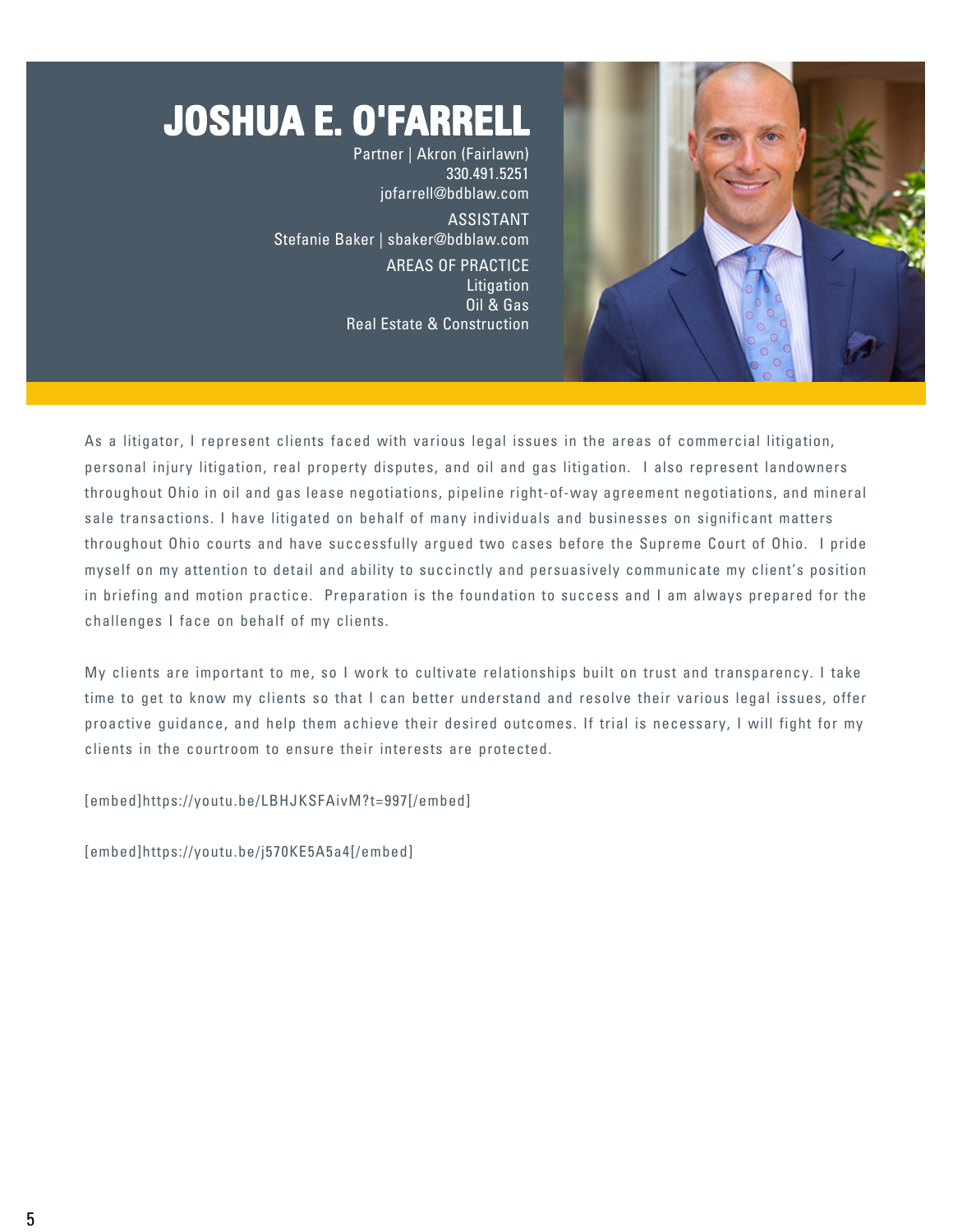### **EXPERIENCE**

- Joined Buckingham's Litigation practice group in 2019 and is Buckingham's Oil and Gas Leader
- Successfully argued two cases before the Supreme Court of Ohio: Barclay Petroleum, Inc. v. Matthew Bailey, Co-Trustee of the Bailey Family Trust Dated 1/12/2007, et al., 156 Ohio St. 3d 77, 2018- Ohio-5136 and French et al. v. Ascent Resources – Utica, LLC, Slip Opinion No. 2022- Ohio-869.
- Former member of the Ohio House of Representatives and served on the Agriculture and Natural Resources Committee, the Financial Institutions Committee, the Rules and Reference Committee, and the State Government Committee
- **REPRESENTATIVE MATTERS:** 
	- Negotiated \$8,500,000 settlement on behalf of clients who incurred catastrophic injuries when struck by a parcel delivery company while riding on their motorcycle (2018)
	- Negotiated settlement in excess of \$700,000 (an increase of over 100%), after extensive discovery and depositions, on behalf of preschool aged autistic child who was abused by his teacher and aide
	- 1,200 acre oil and gas leasing negotiation in Harrison County resulting in client receiving in excess of \$15,000,000 (2018)
	- 350 acre oil and gas leasing/sale negotiation in Jefferson County resulting in client receiving \$7,000,000 (2018)
	- Lead negotiator for over 40 landowners affected by TransCanada's Buckeye Xpress Pipeline resulting in payment of over \$10,000,000 (2017 – 2018)
	- Negotiated oil and gas lease for city of St. Clairsville resulting in city receiving \$1,700,000 (2015)

## **EDUCATION & ADMISSIONS**

Wake Forest University School of Law (J.D., 2010) University of Notre Dame (B.A., 2004)

#### **Admissions**

Ohio Bar

## **AWARDS & HONORS**

Selected for inclusion in Ohio's Super Lawyers® – Rising Stars™ (2016-2021), as voted by his peers Recognized by the Ohio Farm Bureau Pipeline and Electric Line Easement Issues as a leading attorney in the oil & gas industry

## **PROFESSIONAL & CIVIC INVOLVEMENT**

Member: American Association of Justice Member: Ohio Association of Justice Member: Ohio Farm Bureau